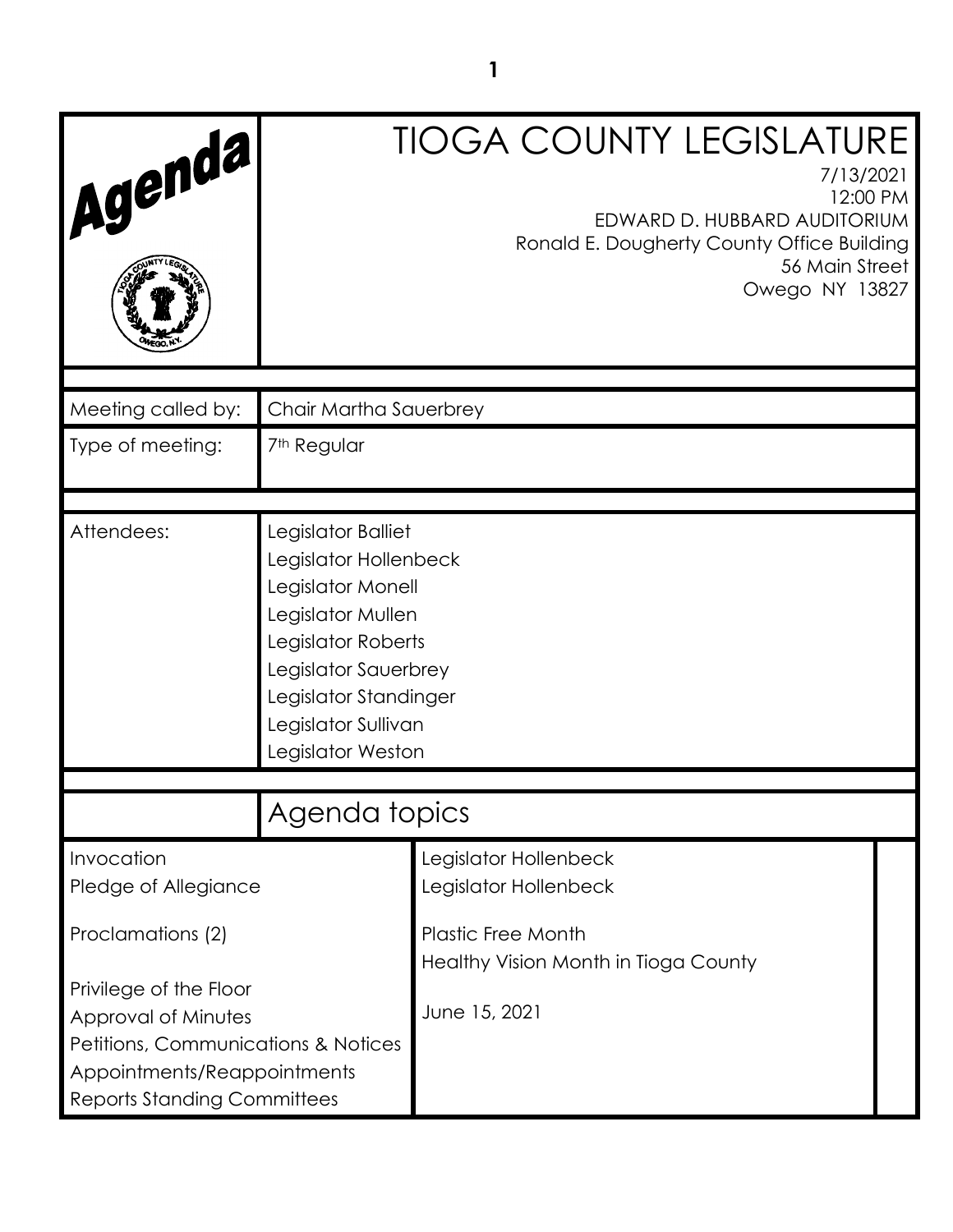| <b>RESOLUTIONS:</b> | 1. Resolution Urging NYS Governor Andrew M. Cuomo to Forgo<br>Additional Federal Unemployment Funds                                                                                                                     |
|---------------------|-------------------------------------------------------------------------------------------------------------------------------------------------------------------------------------------------------------------------|
|                     | 2. Schedule Second Public Hearing for New York State Community<br>Development Block Grant                                                                                                                               |
|                     | 3. Award Design Services to C&S Engineers for Wash Bay Facility                                                                                                                                                         |
|                     | 4. Award Design Services to Delta Engineers for Harnick Road Bridge<br><b>BIN 2218720</b>                                                                                                                               |
|                     | 5. Authorizing the Implementation and Funding in the First Instance<br>100% of the Federal Aid and State "Marchiselli" Program-Aid Eligible<br>Costs of a Transportation Federal-Aid Project and Appropriating<br>Funds |
|                     | 6. Amend Budget – Public Works                                                                                                                                                                                          |
|                     | 7. Accept Indigent Legal Services Award and Amend Budget                                                                                                                                                                |
|                     | 8. Authorize Acceptance of the NYS 2020-2021 PSAP Operations Grant<br>and Modify 2021 Budget                                                                                                                            |
|                     | 9. Modify 2021 Budget and Transfer Funds - Sheriff's Office                                                                                                                                                             |
|                     | 10. Appropriation of Funds and Budget Modification – Mental Hygiene                                                                                                                                                     |
|                     | 11. Contingency Fund Request and Transfer of Funds - Mental Hygiene                                                                                                                                                     |
|                     | 12. Transfer of Funds - Tioga Career Center                                                                                                                                                                             |
|                     | 13. Appropriation of Funds and Amend 2021 Budget - Social Services                                                                                                                                                      |
|                     | 14. Approve Funding for 2021 Summer Youth Employment Program                                                                                                                                                            |
|                     | 15. Amend Budget & Appropriate Funds – Public Health                                                                                                                                                                    |
|                     | 16. Amend Budget & Appropriate Funds - Public Health                                                                                                                                                                    |
|                     | 17. Authorize Appointment: Secretary to Commissioner of Social<br>Services                                                                                                                                              |
|                     | 18. Appoint Freedom of Information Officer                                                                                                                                                                              |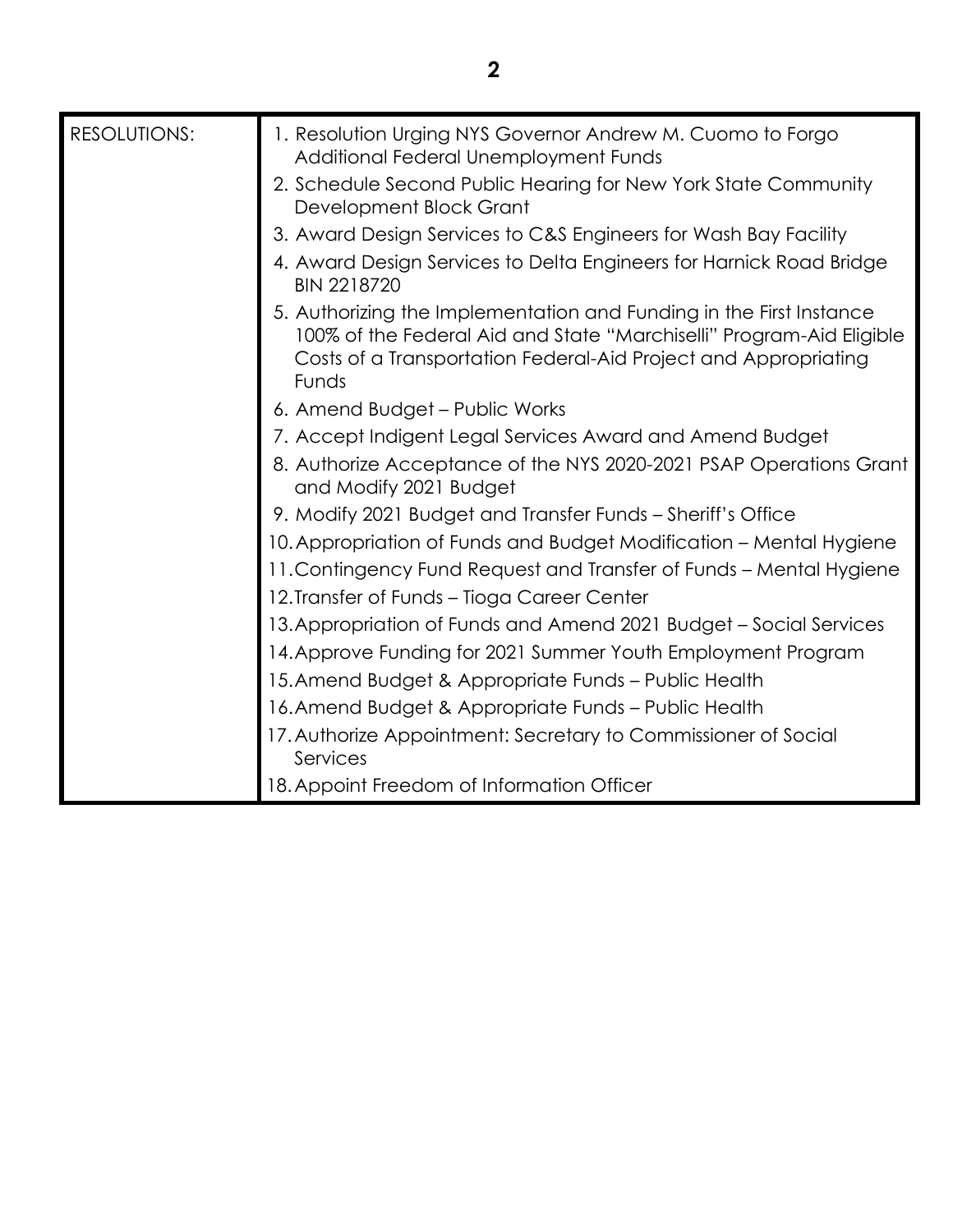### **County of Tioga EXECUTIVE PROCLAMATION**

WHEREAS: Tioga County recognizes that waste disposal and recycling issues have both environmental and economic costs; and

WHEREAS: These issues lessen the effectiveness of our businesses and increase pressure on the environment through loss of natural resources, harming the vitality of our communities; and

WHEREAS: The economic burden is amplified in Tioga County due to the lack of a landfill within the County; and

WHEREAS: Educating residents about the benefits of reducing waste, reusing and recycling efforts are essential elements in attaining sustainable community; and

WHEREAS: Each of us needs to do our part by taking personal responsibility to improve behaviors and practices by learning how we can reduce waste, reuse and recycle; and

WHEREAS: Tioga County Solid Waste supports these initiatives; therefore THE TIOGA COUNTY LEGISLATURE does hereby proclaim the month of July 2021 as

# **PLASTIC FREE MONTH**

And urges all residents to take steps to educate themselves, their families, and the community about the role of reduction, reuse and recycling in the environmental and economic health of our community.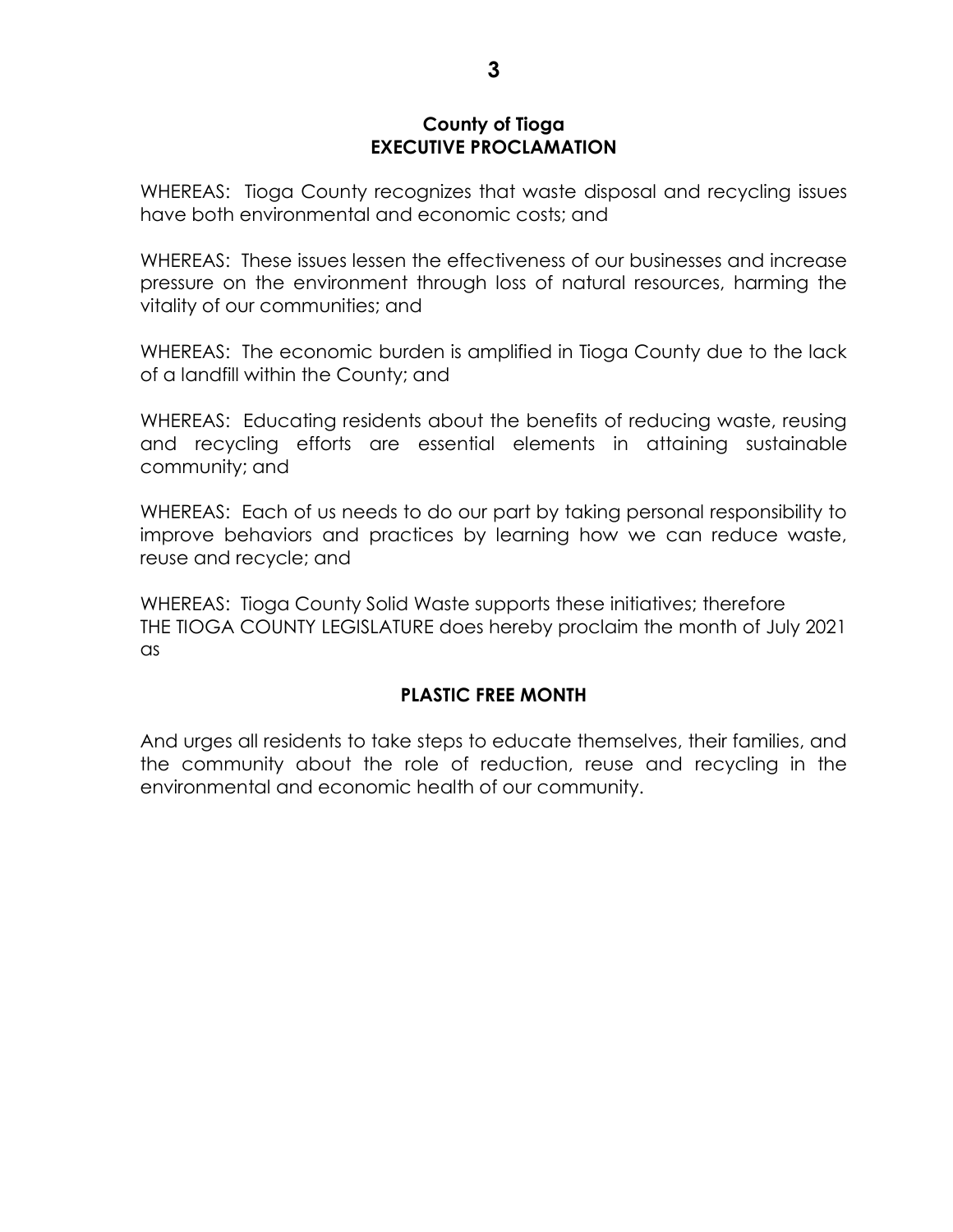### **County of Tioga EXECUTIVE PROCLAMATION**

WHEREAS: Vision loss is among the top 10 causes of disability in the United States, with an estimated 7 million Americans having vision impairment, including 1 million who are blind; and

WHEREAS: These numbers are expected to double by 2050 due to the aging U.S. population, and the expected increase in chronic diseases that can cause vision loss, such as diabetes; and

WHEREAS: Risk factors for eye disease include race/ethnicity, age, sex, and having a chronic health condition such as diabetes, high blood pressure, or heart disease; and behavioral factors such as smoking and being physically inactive; and

WHEREAS: Ninety percent of blindness caused by diabetes is preventable; and

WHEREAS: Early detection and timely treatment of eye conditions such as diabetic retinopathy has been found to be successful and cost effective; and

WHEREAS: More than half of adult Americans who did not seek eye care due to lack of awareness or costs; or by lack of insurance; therefore

THE TIOGA COUNTY LEGISLATURE, County of Tioga, does hereby proclaim the month of July 2021 as:

### **HEALTHY VISION MONTH IN TIOGA COUNTY**

and urges all the citizens of our County to know their family's eye health history, eat right, maintain a healthy weight, wear protective eyewear, quit smoking, and wear sunglasses, even on cloudy days to protect against vision loss.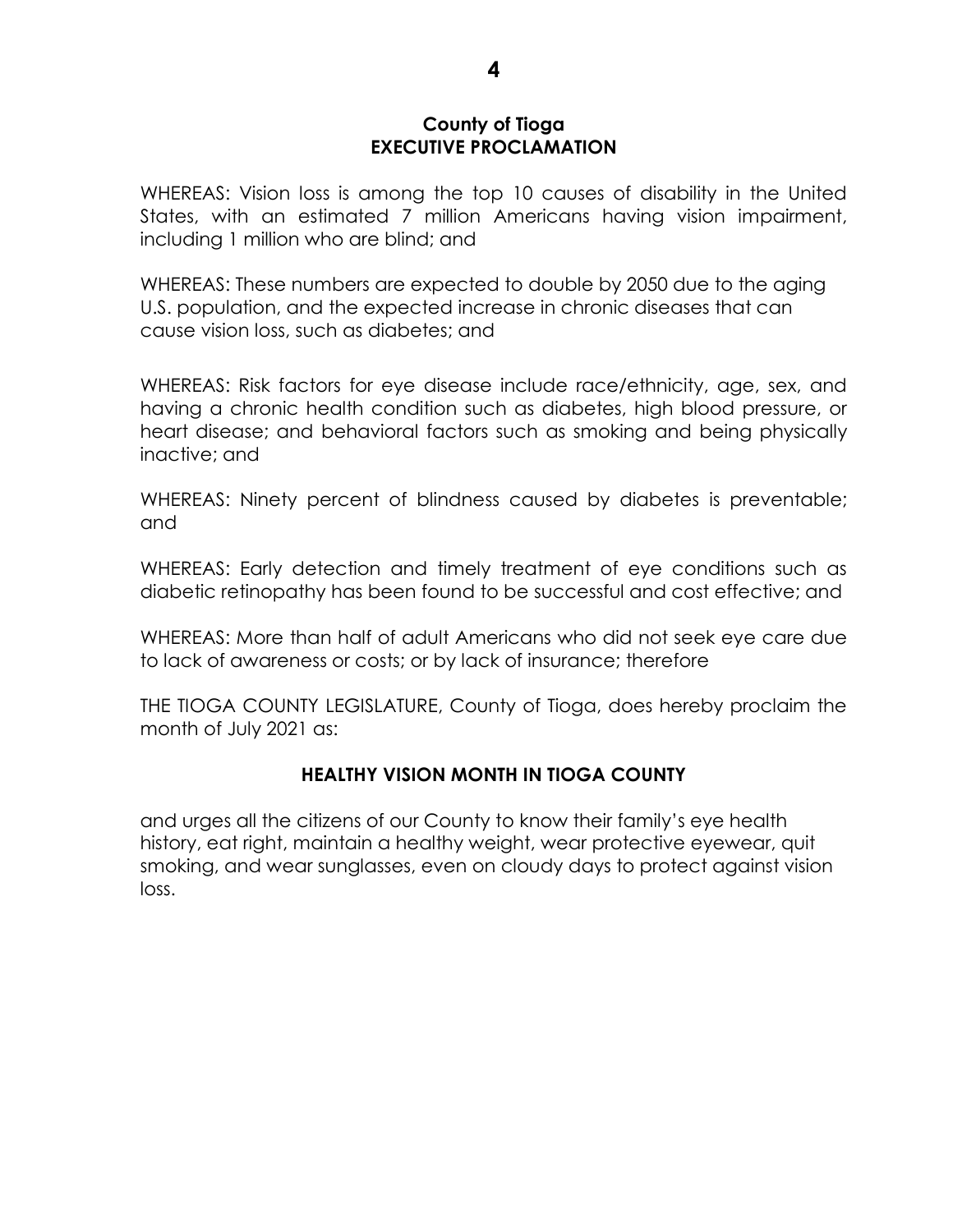RESOLUTION NO. -21 RESOLUTION URGING NYS GOVERNOR ANDREW M. CUOMO TO FORGO ADDITIONAL FEDERAL UNEMPLOYMENT FUNDS

WHEREAS: The Federal Government passed the American Rescue Plan; and

WHEREAS: This plan includes additional Pandemic Emergency Unemployment Compensation of \$300.00 a week for people laid off through the week ending September 5, 2021; and

WHEREAS: There is a severe national labor shortage caused by the Federal Government's unemployment policy changes and extensions; and

WHEREAS: Businesses have reduced hours of operation or closed due to lack of available staff; and

WHEREAS: It is vital that we rebuild the economy in Tioga County and New York State to ensure the health and viability of our State; therefore be it

RESOLVED: That the Tioga County Legislature urges the Governor of New York State, along with our State Legislature, to sunset the \$300.00 additional weekly unemployment insurance benefit on September 5, 2021 as scheduled and forgo any additional extensions; and be it further

RESOLVED: That the Clerk of the Legislature forward a certified copy of this resolution to New York State Governor Cuomo, Congressman Reed, Senator Akshar, Senator Schumer, Assemblyman Friend, and New York State Association of Counties.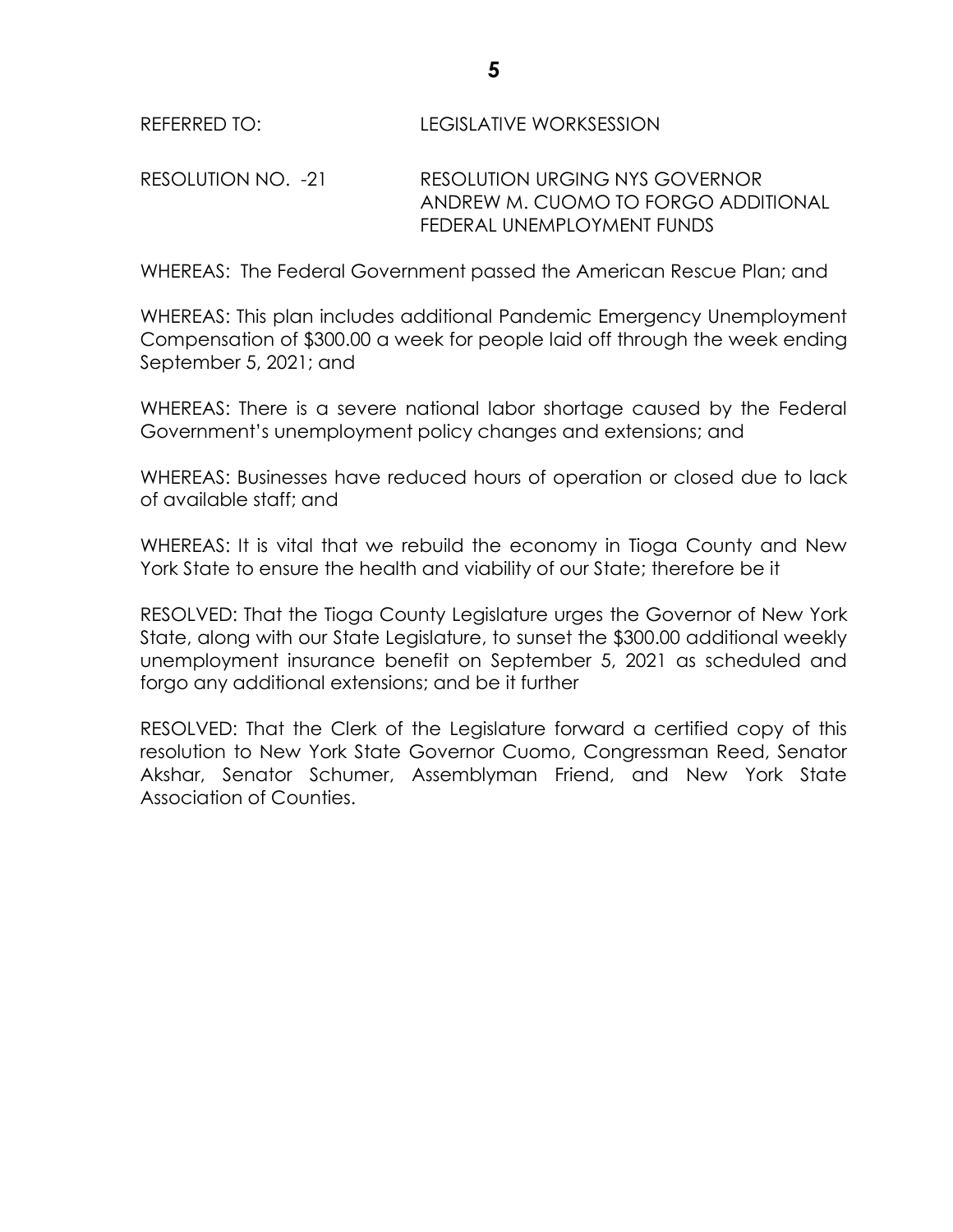| REFERRED TO: | HEALTH & HUMAN SERVICES COMMITTEE |
|--------------|-----------------------------------|
|              | LEGISLATIVE WORKSESSION           |

RESOLUTION NO. -21 SCHEDULE SECOND PUBLIC HEARING FOR NEW YORK STATE COMMUNITY DEVELOPMENT BLOCK GRANT

WHEREAS: Tioga County was awarded a Community Development Block Grant in 2017; and

WHEREAS: New York State Community Development Block Grant (CDBG) Program funds in the amount of \$300,000 were received and funded the replacement of the mobile dental trailer; and

WHEREAS: On June 24, 2019 Tioga County put into operation the new mobile dental unit in which to serve the dental needs of the community; and

WHEREAS: In compliance with the requirements of the Housing and Community Development Act of 1972, Tioga County seeks public input on the project Tioga Mobile Dental Services; and

WHEREAS: Due to the printed public notice of the original 2<sup>nd</sup> Public Hearing appearing only six days prior to the Hearing Date, another 2nd Public Hearing is required by CDBG; therefore be it

RESOLVED: That the Tioga County Legislature will hold a public hearing for community input in regards to the current Community Development Block Grant project in the Legislative Conference Room of the Ronald E. Dougherty County Office Building, 56 Main Street, Owego, New York 13827 on Thursday, August 5, 2021 at 1:00 P.M. All persons desiring to present written or oral comments may do so at said time.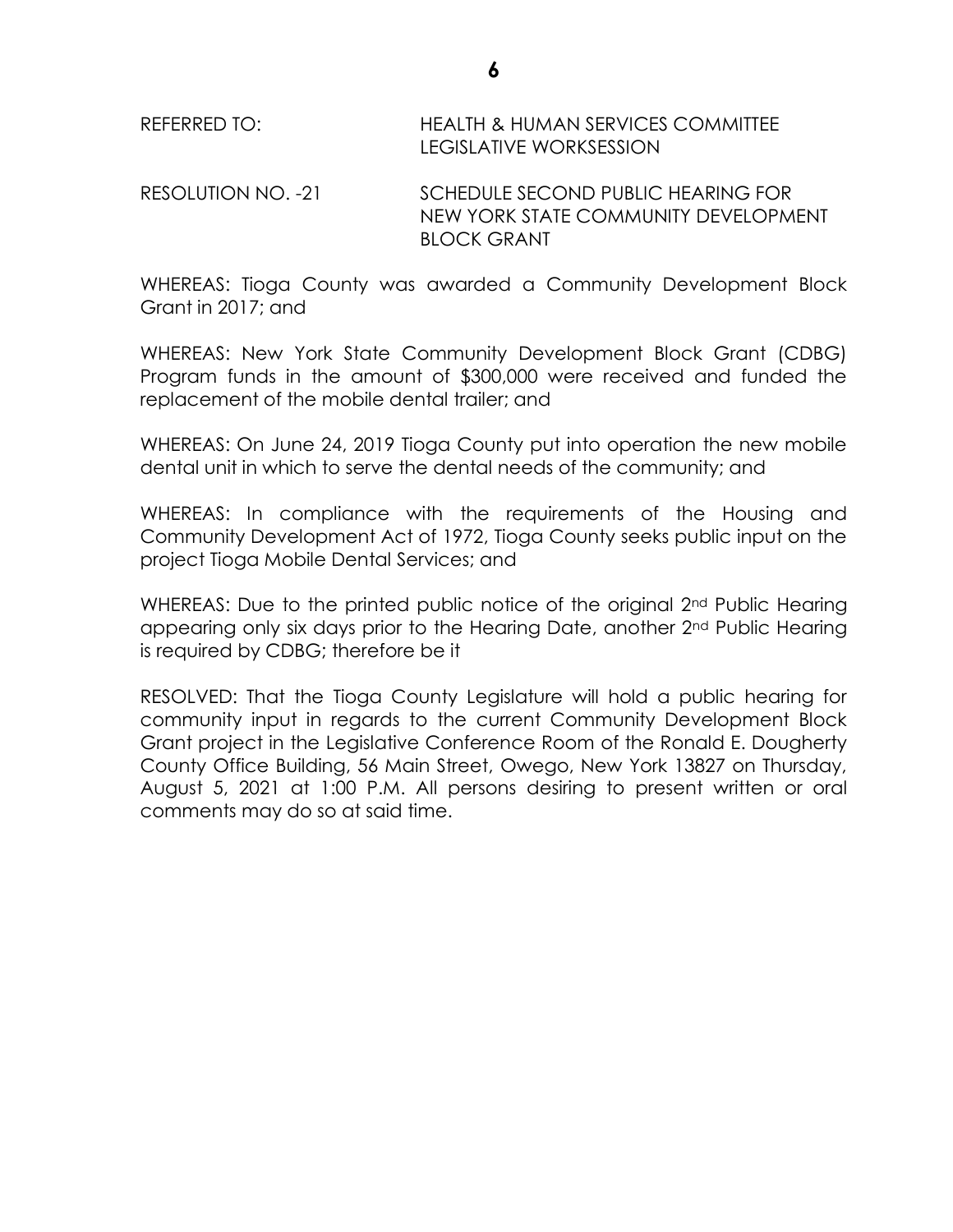# REFERRED TO: PUBLIC WORKS COMMITTEE

RESOLUTION NO. -21 AWARD DESIGN SERVICES TO C&S ENGINEERS FOR WASH BAY FACILITY

WHEREAS: Tioga County had budgeted for a wash bay facility in 2020 to be built at Corporate Drive, due to COVID the project budget was reduced and not enough funds were available to continue with the project; and

WHEREAS: The Commissioner of Public Works desires to proceed with the project and received a proposal for preliminary design services only for this project from C&S Engineers, Syracuse, NY; and

WHEREAS: The proposal for this phase of the project is \$28,420; therefore be it

RESOLVED: That the Tioga County Legislature approve the proposal for preliminary design portion of the Wash Bay Facility for C&S Engineers not to exceed \$28,420 to be paid out of the following account:

H1620.520994.BG001 Highway Truck Wash Building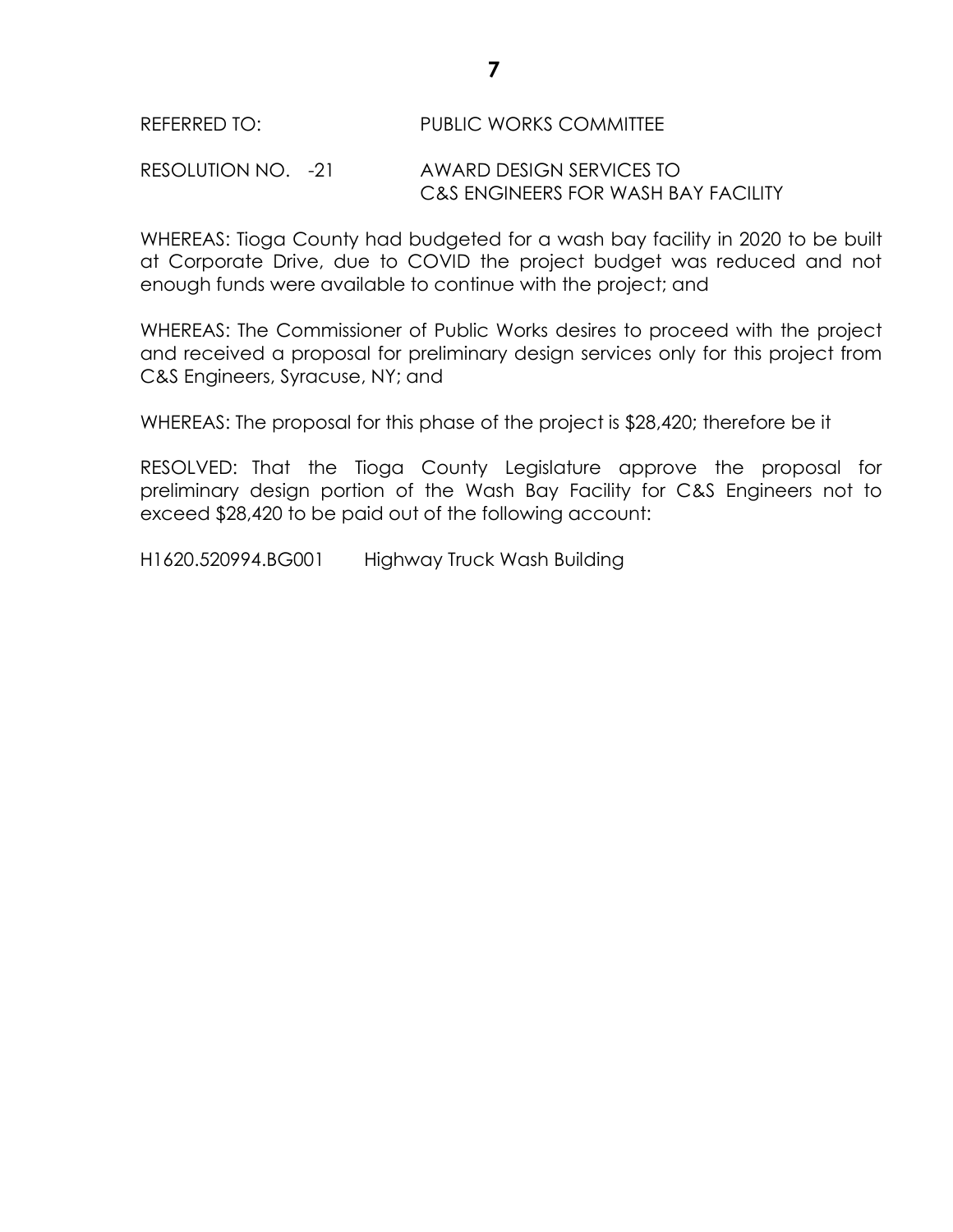### RESOLUTION NO. -21 AWARD DESIGN SERVICES TO DELTA ENGINEERS FOR HARNICK ROAD BRIDGE BIN 2218720

WHEREAS: Tioga County is the recipient of funding through NYSDOT for the bridge replacement of Harnick Road over Apalachin Creek; and

WHEREAS: The Commissioner of Public Works received a proposal for design services for this project from Delta Engineers, Endwell, NY; and

WHEREAS: The proposal for this bridge is \$299,806; therefore be it

RESOLVED: That the Tioga County Legislature approve the proposal for the Harnick Road over Apalachin Creek Bridge BIN 2218720 for Delta Engineers not to exceed \$299,806 to be paid out of the following account:

H5110.540004.H2102 Harnick Road over Apalachin Creek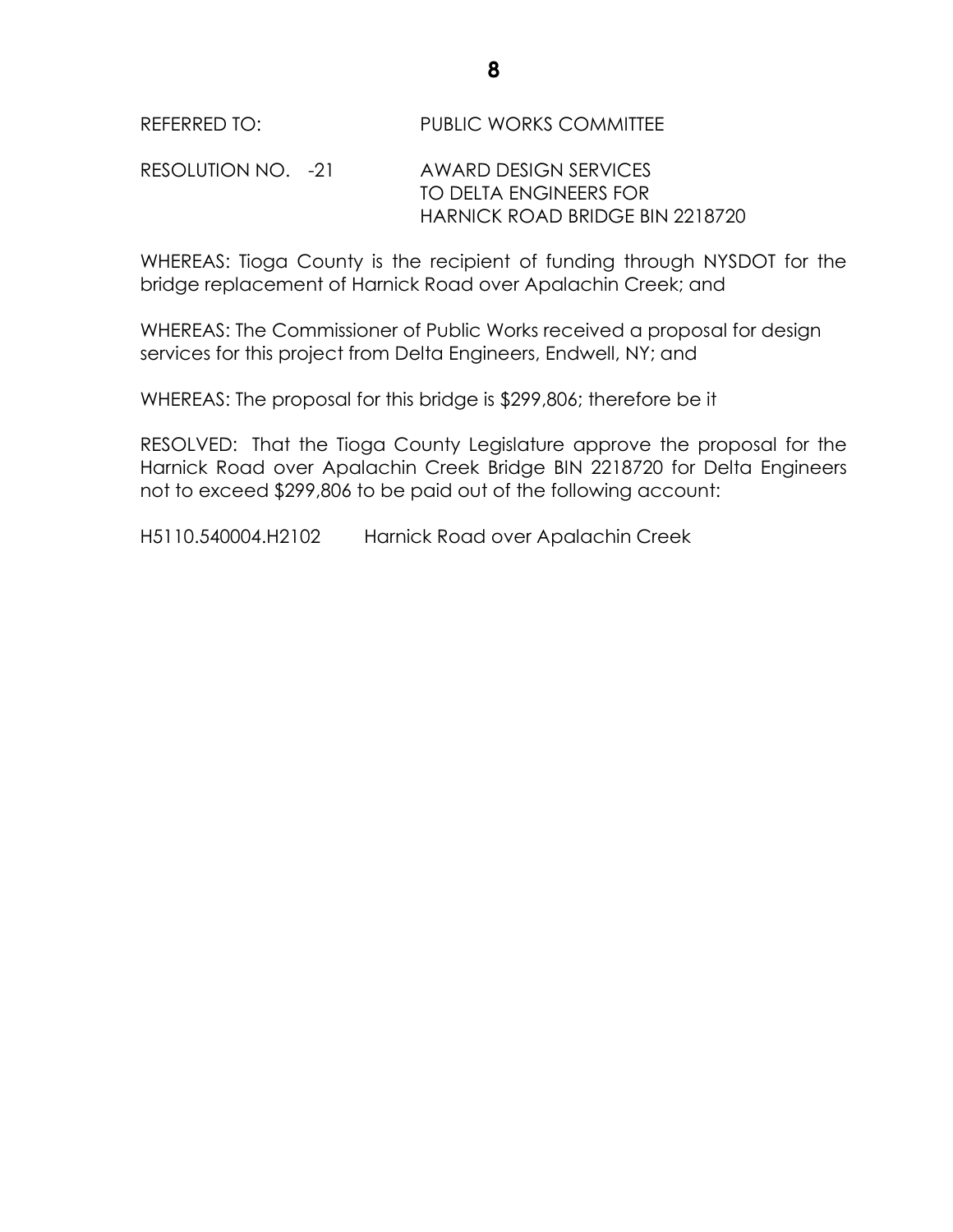RESOLUTION NO. -21 AUTHORIZING THE IMPLEMENTATION AND FUNDING IN THE FIRST INSTANCE 100% OF THE FEDERAL AID AND STATE "MARCHISELLI" PROGRAM-AID ELIGIBLE COSTS OF A TRANSPORTATION FEDERAL-AID PROJECT AND APPROPRIATING FUNDS

WHEREAS: A project for the Bridge Replacement, BIN 2218720 Harnick Road over Apalachin Creek, PIN 9754.90 (the Project) is eligible for funding under Title 23 U.S. Code, as amended that calls for the apportionment of the costs of such program to be borne at the ratio of 80% Federal Funds and 20% non-Federal Funds; and

WHEREAS: The County of Tioga desires to advance the Project by making a commitment of 100% of the Federal and non-Federal share of the costs of the Preliminary Engineering / Design and Right of Way Incidentals work.

NOW, THEREFORE, the Tioga County Legislature, duly convened does hereby

RESOLVED: That the Tioga County Legislature hereby approves the abovesubject project; and it is hereby further

RESOLVED: That the Tioga County Legislature hereby authorized the County of Tioga to pay in the first instance 100% of the Federal and non-Federal share of the cost of the Preliminary Engineering / Design and Right-of-Way Incidentals work for the Project or portions thereof; and it is further

RESOLVED: that the sum of \$294,400 is hereby appropriated from account H5110.540004.H2102 and made available to cover the costs of participation in the above phases of the Project; and it is further

RESOLVED: That in the event the full Federal and non-Federal share costs of the project exceeds the amount appropriated above, the Tioga County Legislature shall convene as soon as possible to appropriate said excess amount immediately upon notification by the New York State Department of Transportation thereof; and it is further

RESOLVED: That the Chair of the Tioga County Legislature of the County of Tioga be and is hereby authorized to execute all necessary Agreements, certifications or reimbursement requests for Federal Aid and/or Marchiselli Aid on behalf of the County of Tioga with the New York State Department of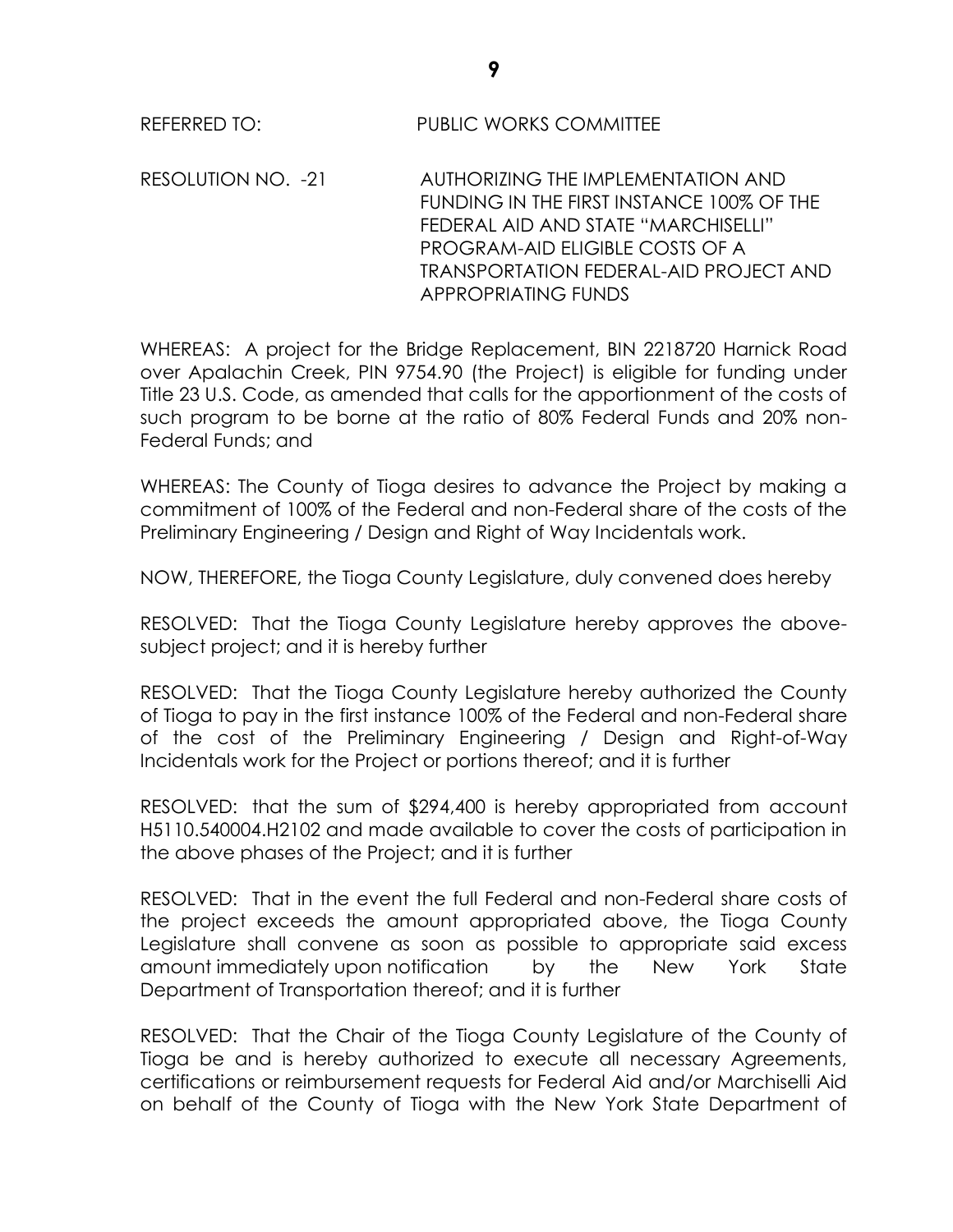Transportation in connection with the advancement or approval of the Project and providing for the administration of the Project and the municipality's first instance funding of project costs and permanent funding of the local share of federal-aid and state-aid eligible Project costs and all Project costs within appropriations therefore that are not so eligible; and it is further

RESOLVED: That a certified copy of this resolution be filed with the New York State Commissioner of Transportation by attaching it to any necessary Agreement in connection with the Project; and it is further

RESOLVED: This Resolution shall take effect immediately.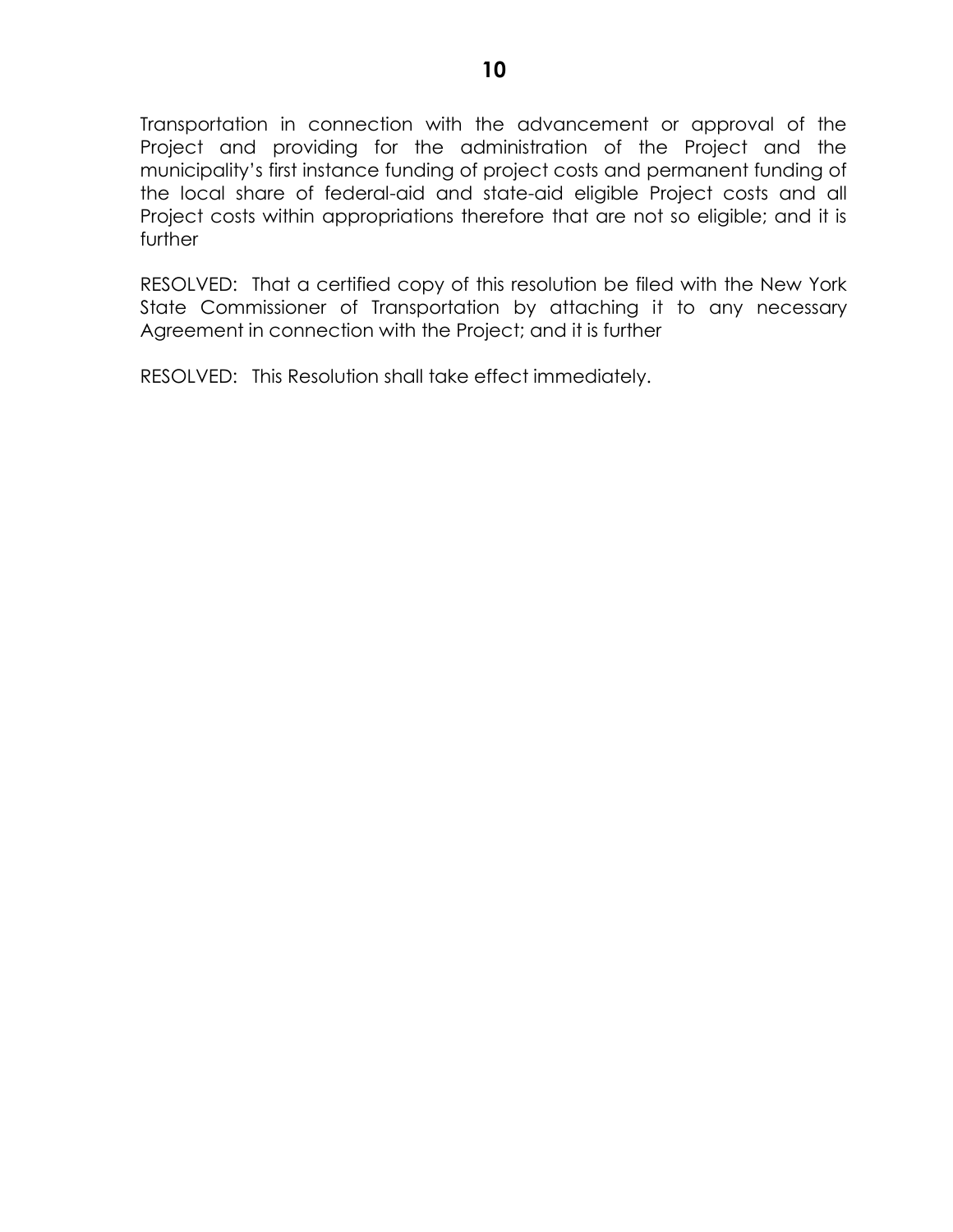#### REFERRED TO: PUBLIC WORKS COMMITTEE FINANCE COMMITTEE

RESOLUTION NO. -21 AMEND BUDGET PUBLIC WORKS

WHEREAS: Tioga County is the recipient of funding through New York State Department of Transportation consisting of Federal and non-Federal funds for a project, Harnick Road over Apalachin Creek, PIN 9754.90; and

WHEREAS: The project duration lasts until October 2023, and is programmed to have a total cost of \$1,730,400 including all phases of the project, in which 80% of Federal Funds will be reimbursed to Tioga County; and

WHEREAS: Tioga County is the recipient of CHIPS, PAVE NY and EWR funding from New York State, the total amount of funding available is \$2,719,024.79; and

WHEREAS: Appropriation of Funds and Budget Modification requires Legislative approval; therefore be it

RESOLVED: That funding be appropriated and new project accounts established as follows:

|              | From: H5110.445020.H2102 Federal Aid - for PIN 9754.90 | \$1,384,320.00 |
|--------------|--------------------------------------------------------|----------------|
| H5110.435010 | State Aid – CHIPS                                      | \$1,442,185.54 |

To: H5110.540004.H2102 Harnick Road over Apalachin Creek \$1,730,400 H5110.540001.H2103 East River Drive Pavina  $$600,000$ H5110.540001.H2104 Corporate Drive Reconstruction  $$517,000$ 

#### And be it further

RESOLVED: Appropriations be re-established for the remaining unspent balance as of year-end until projects are completed.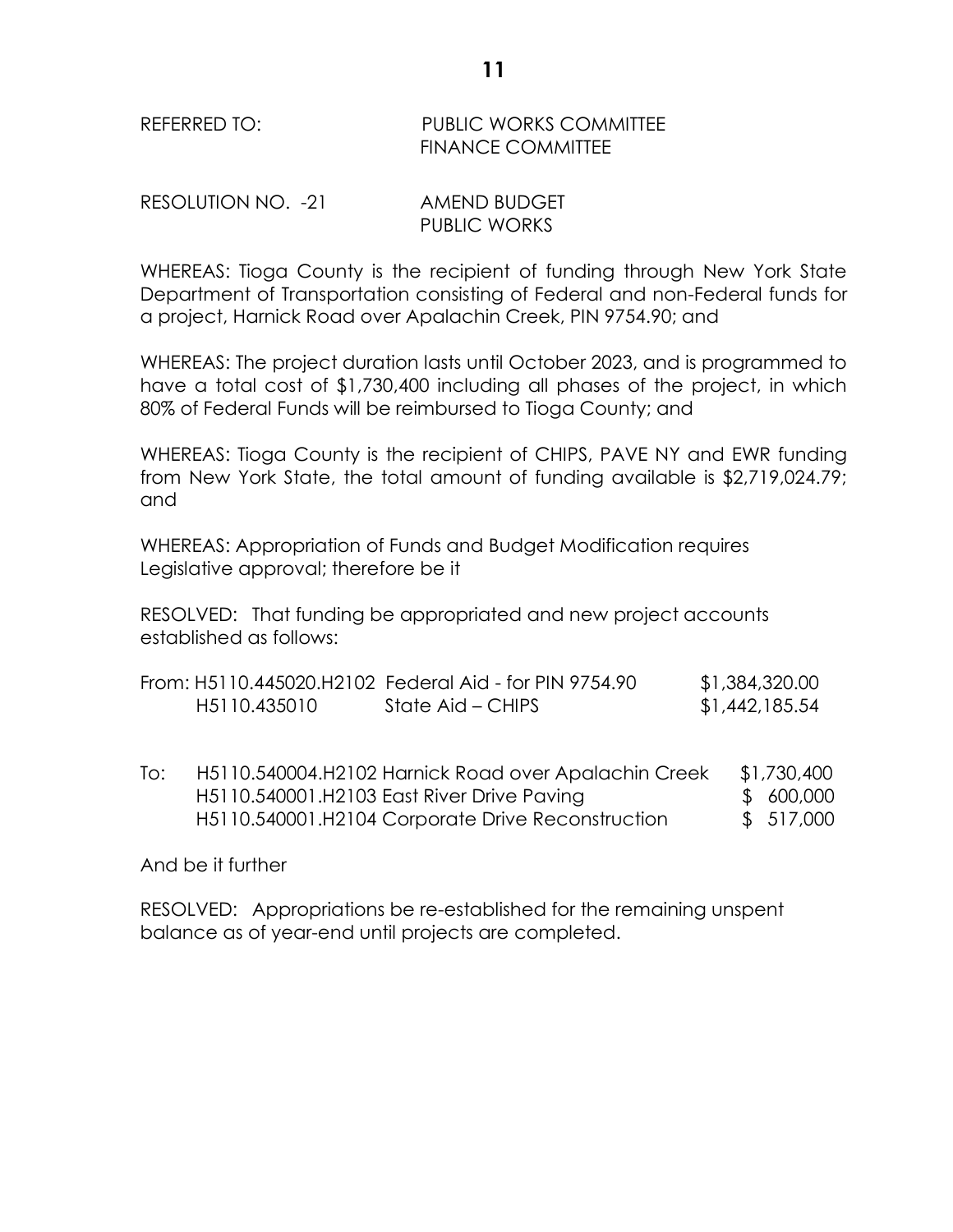REFERRED TO: FINANCE/LEGAL COMMITTEE

RESOLUTION NO. - 21 ACCEPT INDIGENT LEGAL SERVICES AWARD AND AMEND BUDGET

WHEREAS: The Assigned Counsel Administrator's Office has been awarded an Indigent Legal Services Grant (C110049) in the amount of \$123,804.00; and

WHEREAS: This funding now needs to be appropriated; therefore be it

RESOLVED: That the ILS Grant of \$123,804.00 be appropriated and the 2021 Budget be amended as follows:

| Revenue Account: A1173 430260 State Aid Indigent                                                                                                                                                                                                           |                      | \$123,804.00                                                                              |
|------------------------------------------------------------------------------------------------------------------------------------------------------------------------------------------------------------------------------------------------------------|----------------------|-------------------------------------------------------------------------------------------|
| Expense Account: A 1173 510010 Full Time Salary<br>A 1173 510020 Part Time Salary<br>A 1173 540040 Books<br>A 1173 540280 Investigations<br>A 1173 540480 Postage<br>A 1173 540620 Software<br>A 1173 583088 Social Security<br>A 1173 584088 Workers Comp | \$<br>\$<br>\$<br>\$ | \$72,310.00<br>42,010.00<br>4,000.00<br>750.00<br>34.00<br>2,500.00<br>1,500.00<br>686.55 |
| A 1173 588988 EAP                                                                                                                                                                                                                                          | \$                   | 13.45                                                                                     |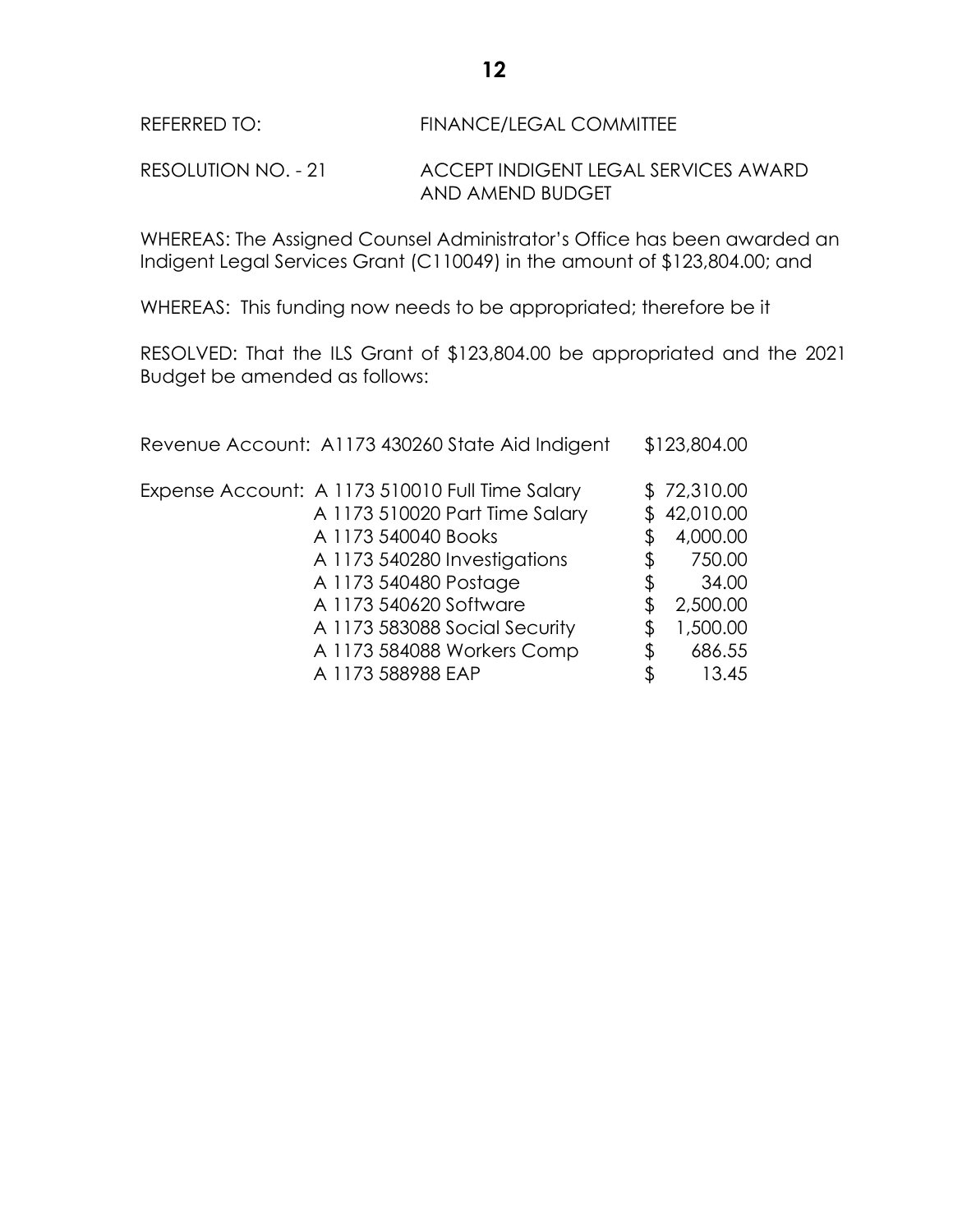| REFERRED TO: | <b>PUBLIC SAFETY COMMITTEE</b> |
|--------------|--------------------------------|
|              | <b>FINANCE COMMITTEE</b>       |
|              |                                |

RESOLUTION NO. -21 AUTHORIZE ACCEPTANCE OF THE NYS 2020-2021 PSAP OPERATIONS GRANT AND MODIFY 2021 BUDGET

WHEREAS: The Sheriff's Office applied and was awarded a NYS Office of Interoperable and Emergency Communications PSAP Operations grant in the amount of \$129,555; and

WHEREAS: This funding will reimburse the E911 budget for Dispatcher personnel service costs incurred in 2021; therefore be it

RESOLVED: That the Tioga County Legislature authorizes the acceptance of this award; and be it further

RESOLVED: That the 2021 budget be modified to reflect this state aid and that this funding be receipted with the following revenue account.

Revenue Account: A3020 433310 \$129,555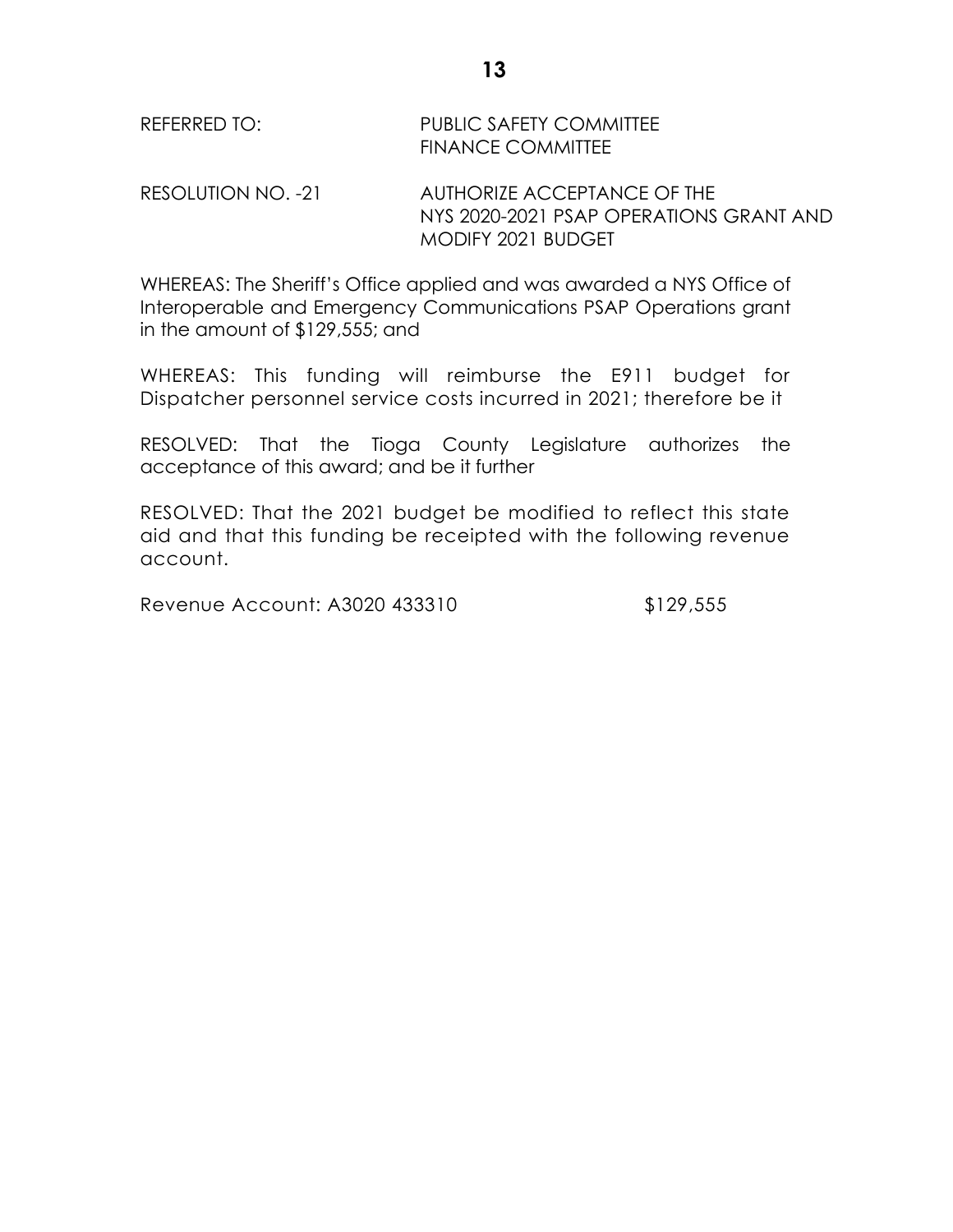| REFERRED TO: | <b>PUBLIC SAFETY COMMITTEE</b> |
|--------------|--------------------------------|
|              | <b>FINANCE COMMITTEE</b>       |

RESOLUTION NO. -21 MODIFY 2021 BUDGET AND TRANSFER FUNDS SHERIFF'S OFFICE

WHEREAS: Funds need to be transferred to pay for emergency equipment for the Road Patrol; and

WHEREAS: Legislative approval is needed to modify the 2021 budget and transfer funds between object of expenses; therefore be it

RESOLVED: That the 2021 budget be modified and transfer of funds be made as follows:

| FROM:<br>A3110.5400070 Car Maintenance  | \$31,448.50 |
|-----------------------------------------|-------------|
| TO:<br>A3110.520191 Emergency Equipment | \$31,448.50 |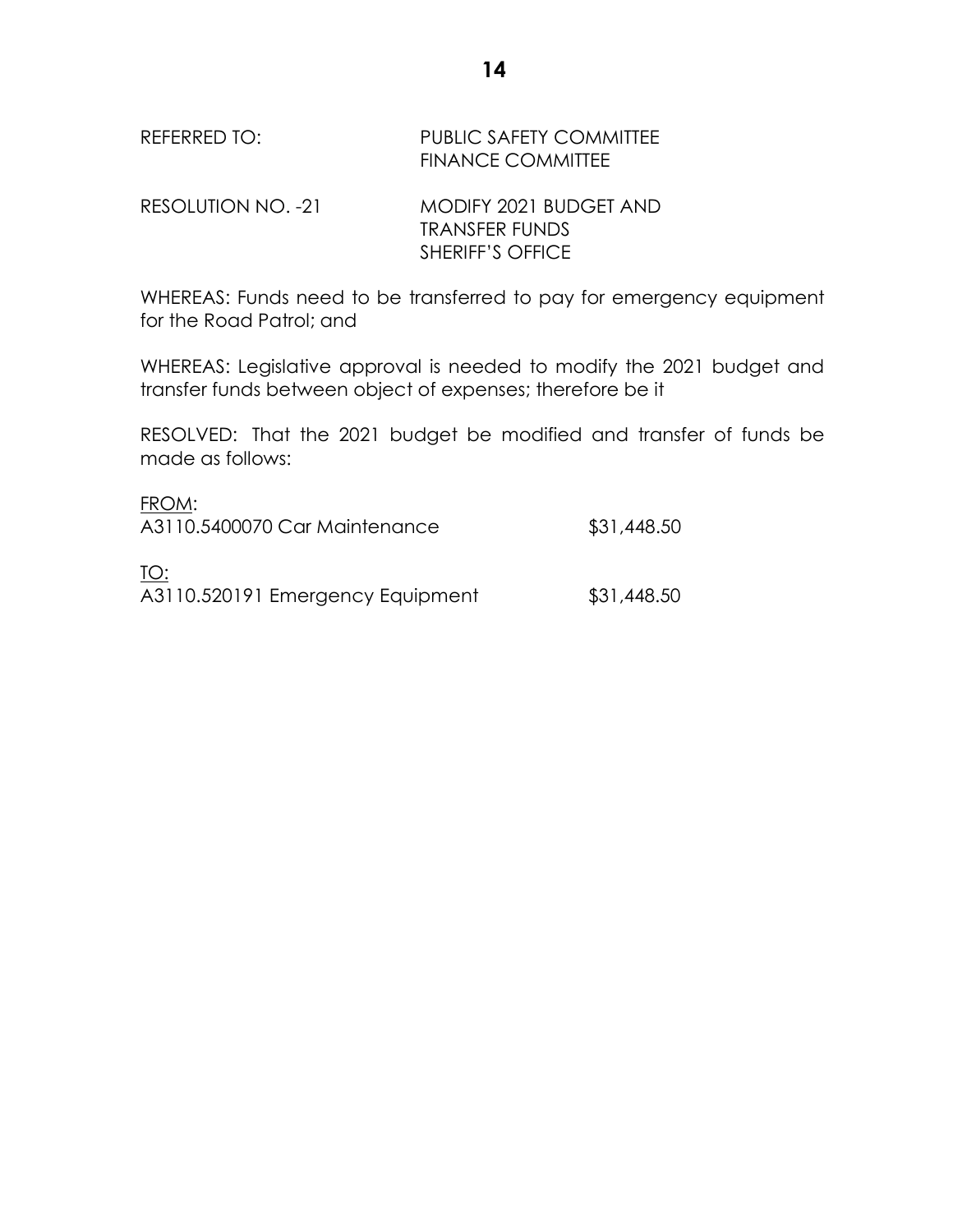REFERRED TO: HEALTH & HUMAN SERVICES COMMITTEE

#### RESOLUTION NO. -21 APPROPRIATION OF FUNDS AND BUDGET MODIFICATION MENTAL HYGIENE

WHEREAS: Tioga County Mental Hygiene (TCMH) has been allocated additional pass through state aid funding for the purpose of Family Peer Support Services, Ongoing Integrated Supported Employment, Psychosocial Club, Drop-In Center, Advocacy/Support Services (Warm-Line), and Single Point of Access; and

WHEREAS: TCMH has contracted with AspireHopeNY, Catholic Charities and Rehabilitative Support Services to provide these services to Tioga County residents; and

WHEREAS: TCMH will incur no local share increase, yet this will require an appropriation of funds into the proper account codes; and

WHEREAS: Appropriation of funds and Budget modifications require Legislative approval; therefore be it

RESOLVED: That funding be appropriated as follows:

|  | \$2,428.00                                                                                                                                                                                                                 |
|--|----------------------------------------------------------------------------------------------------------------------------------------------------------------------------------------------------------------------------|
|  | 8.00<br>\$                                                                                                                                                                                                                 |
|  | 68.00<br>Ж.                                                                                                                                                                                                                |
|  | 440.00<br>S.                                                                                                                                                                                                               |
|  | \$1,260.00                                                                                                                                                                                                                 |
|  | \$652.00                                                                                                                                                                                                                   |
|  | From: A4310-434900 State Aid-Mental Health<br>A4311-540595 Services Rendered (Other)<br>A4320-540140 Contracting Services<br>A4320-540590 Services Rendered<br>A4333-540130 Contracts<br>A4333-540140 Contracting Services |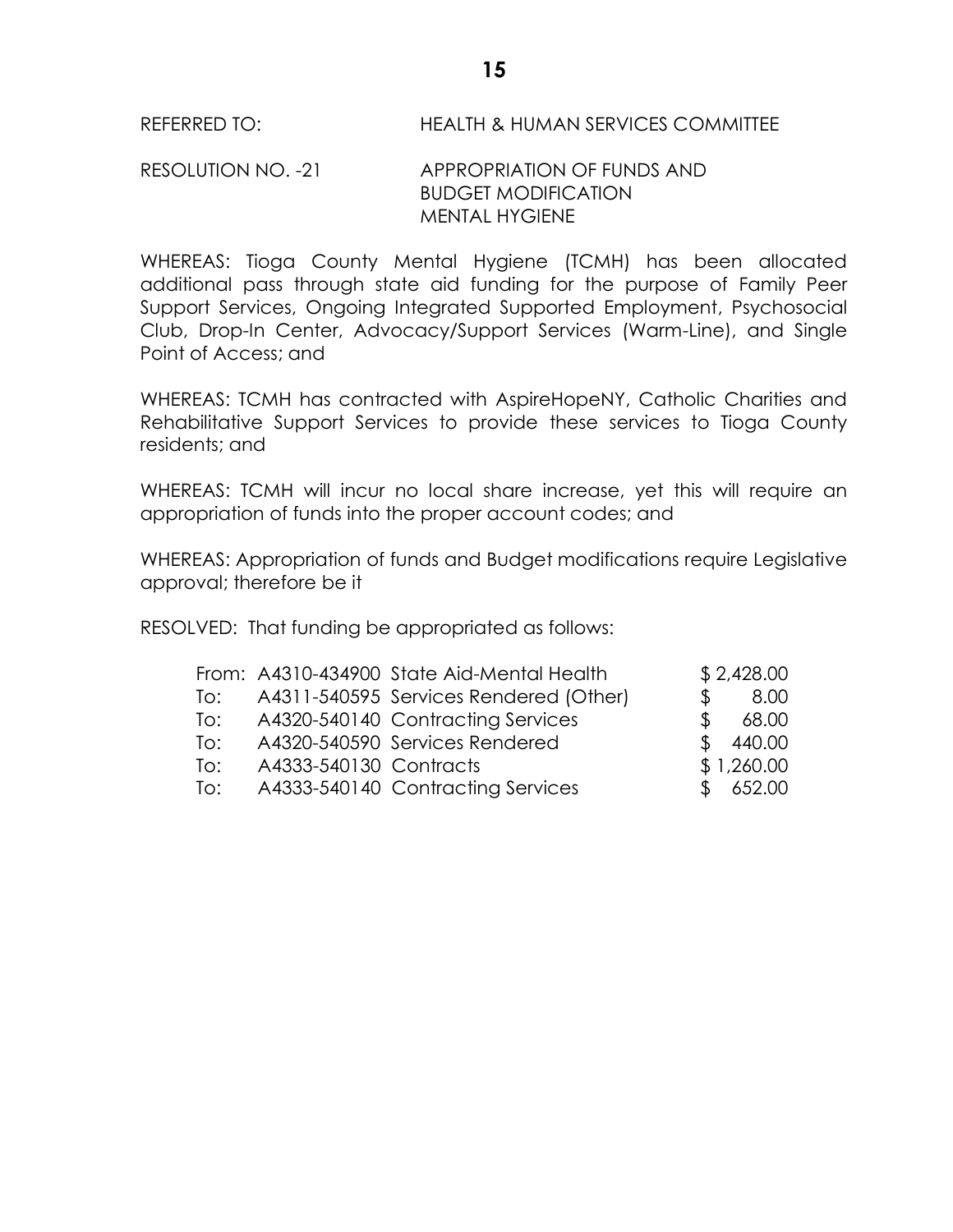### RESOLUTION NO. -21 CONTINGENCY FUND REQUEST AND TRANSFER OF FUNDS MENTAL HYGIENE

WHEREAS: Tioga County Mental Hygiene (TCMH) is required to pay a portion of the costs for the inpatient treatment of Tioga County residents that have been assigned Criminal Psychiatric services by the NYS Court system; and

WHEREAS: TCMH has received notice that Tioga County residents were assigned these services, along with the required payment amount; and

WHEREAS: TCMH has determined the amount of additional funding needed for these already incurred mandated expenses, yet this will require a budget modification and transfer of funds from contingency to Mental Health's appropriation account; and

WHEREAS: Transfer of funds and contingency fund requests requires Legislative approval; therefore be it

RESOLVED: That contingency fund use be approved and transferred as follows:

|     | From: A1990 540715 County Contingency Account        | \$33,125.05 |
|-----|------------------------------------------------------|-------------|
| To: | A4390 540590 Criminal Psychiatric: Services Rendered | \$33,125.05 |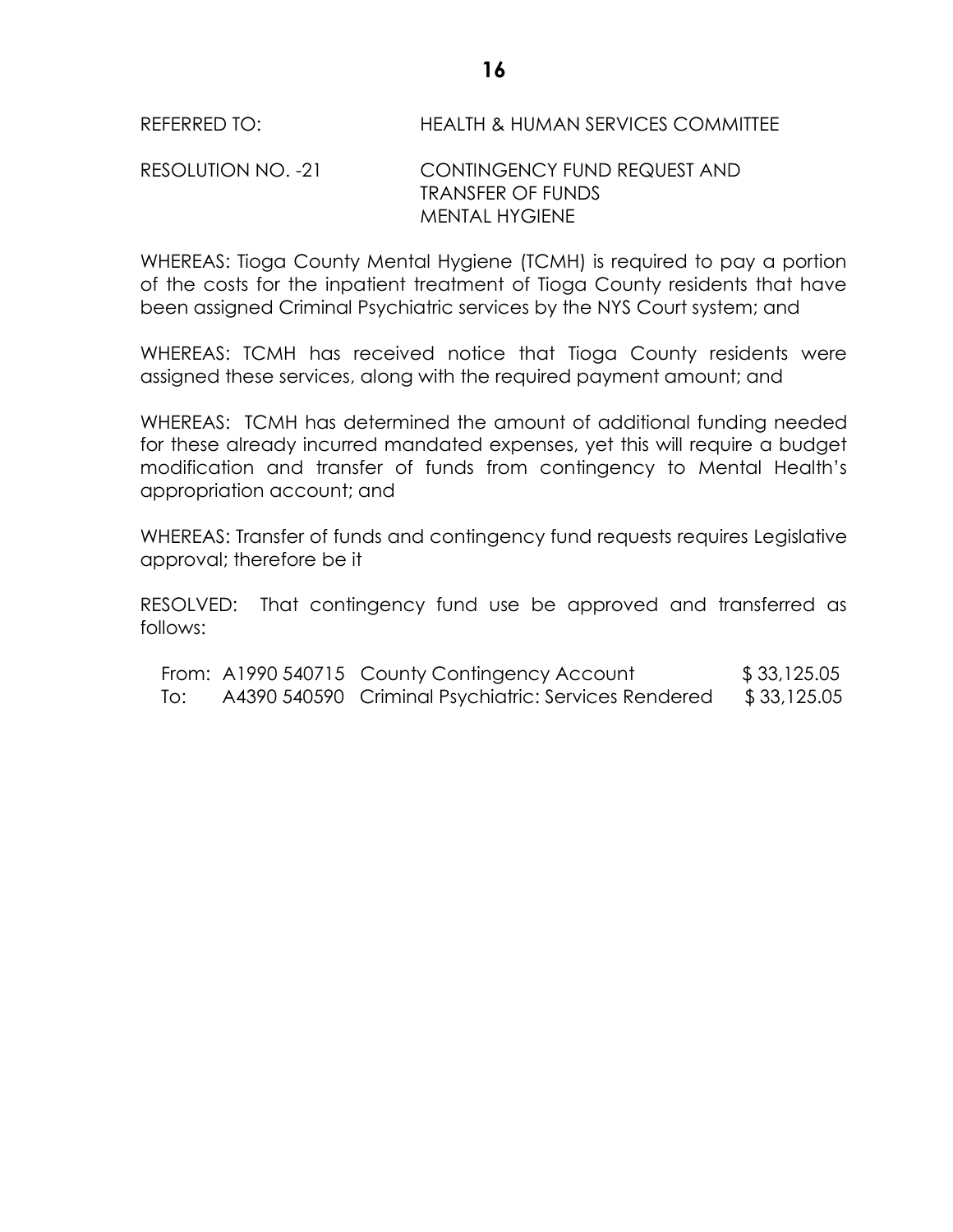REFERRED TO: HEALTH & HUMAN SERVICES COMMITTEE FINANCE COMMITTEE

RESOLUTION NO. -21 TRANSFER OF FUNDS TIOGA CAREER CENTER

WHEREAS: Resolution 144-21 appropriated Broome County issued Contract Modification #1 in the amount of \$20,000 in Adult Funds to Tioga County; and

WHEREAS: Utilization of these funds requires a modification to the original appropriation; and

WHEREAS: Transfer of funds and budget modifications requires Legislative approval; therefore be it

RESOLVED: That the Tioga Career Center re-allocates the funds as follows:

| From: | CD6293 540130 Contracts | \$2350.80 |
|-------|-------------------------|-----------|
| To:   | CD6293 520070 Chairs    | \$2350.80 |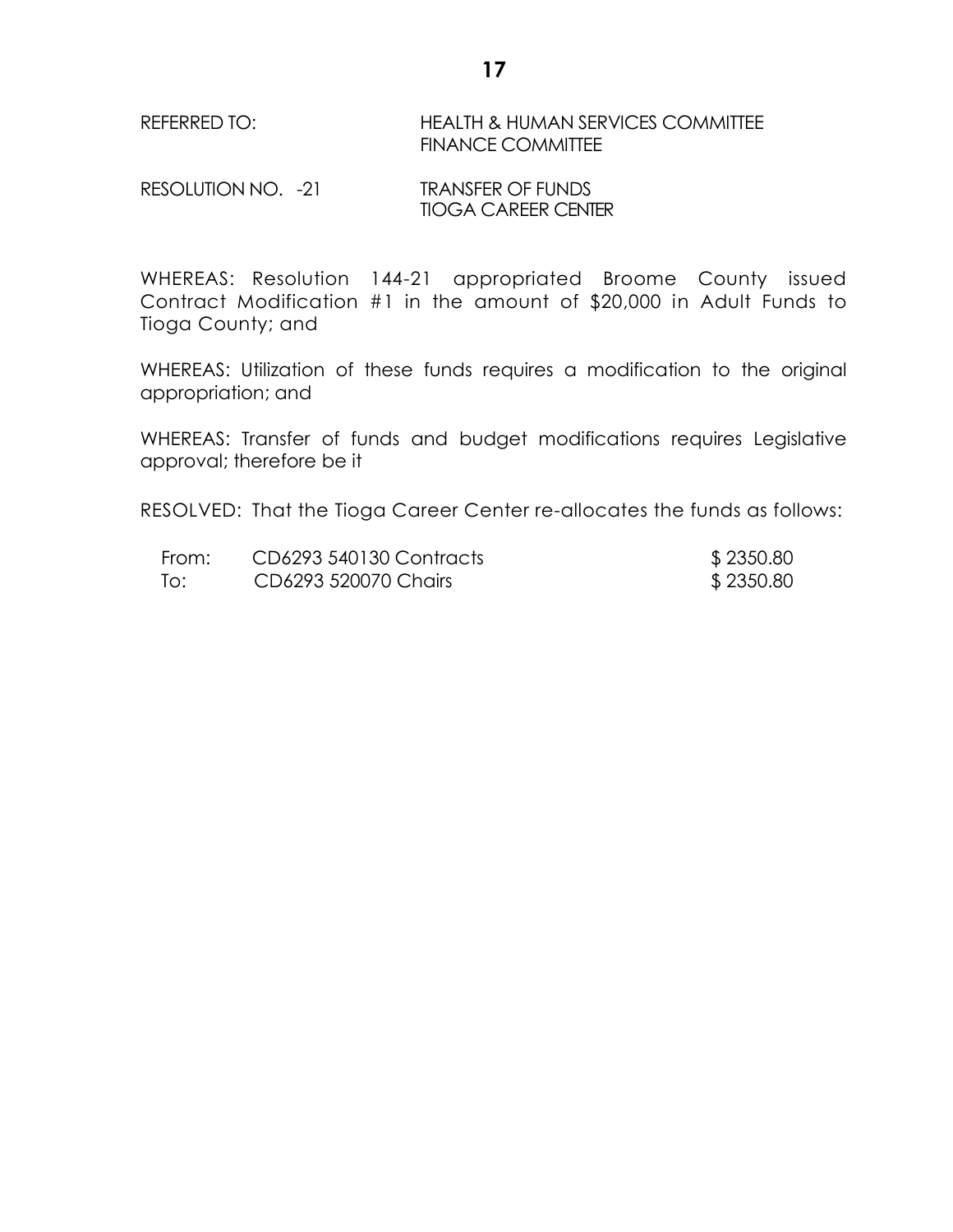| REFERRED TO: | HEALTH & HUMAN SERVICES COMMITTEE |
|--------------|-----------------------------------|
|              | <b>FINANCE COMMITTEE</b>          |
|              |                                   |

RESOLUTION NO. -21 APPROPRIATION OF FUNDS AND AMEND 2021 BUDGET - SOCIAL SERVICES

WHEREAS: Funding to Enhance Adult Protective Services to Respond to COVID-19 has been awarded to Tioga County Department of Social Services from the Office of Children and Family Services to enhance, improve, and expand the ability of APS to investigate allegations of abuse, neglect, and exploitation in the context of COVID-19; and

WHEREAS: Appropriation of Funds and Budget Modification requires Legislative approval; therefore be it

RESOLVED: That funding be appropriated as follows:

|     | From: A6010.446100 Federal Aid: Administration | \$14,416 |
|-----|------------------------------------------------|----------|
| To: | A6010.540487 Program Expense                   | \$14,416 |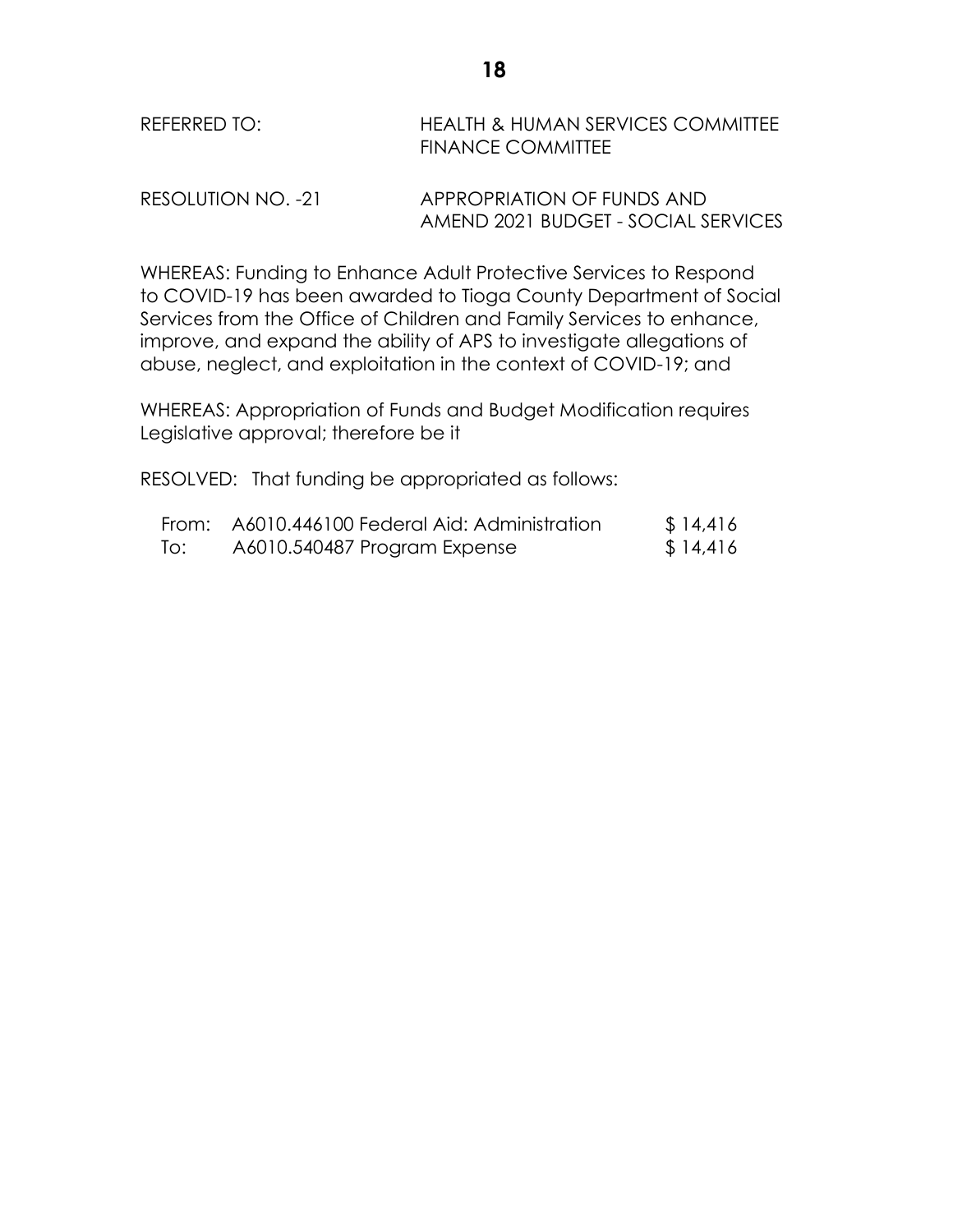| REFERRED TO: | <b>HEALTH &amp; HUMAN SERVICES COMMITTEE</b> |
|--------------|----------------------------------------------|
|              | <b>FINANCE COMMITTEE</b>                     |

RESOLUTION NO. -21 APPROVE FUNDING FOR 2021 SUMMER YOUTH EMPLOYMENT PROGRAM

WHEREAS: Additional funding has been awarded to Tioga County Department of Social Services from the Office of Temporary and Disability Assistance for Summer Youth Employment Programs; and

WHEREAS: The plan submitted for expenditure of these funds has been approved; and

WHEREAS: Appropriation of funds requires Legislative approval; therefore be it

RESOLVED: That funding be appropriated as follows:

|     | From: A6010.446100 Federal Aid: Administration           | \$115,914            |
|-----|----------------------------------------------------------|----------------------|
| To: | A6010.540140 Contractual<br>A6010.540487 Program Expense | \$107,576<br>\$8,338 |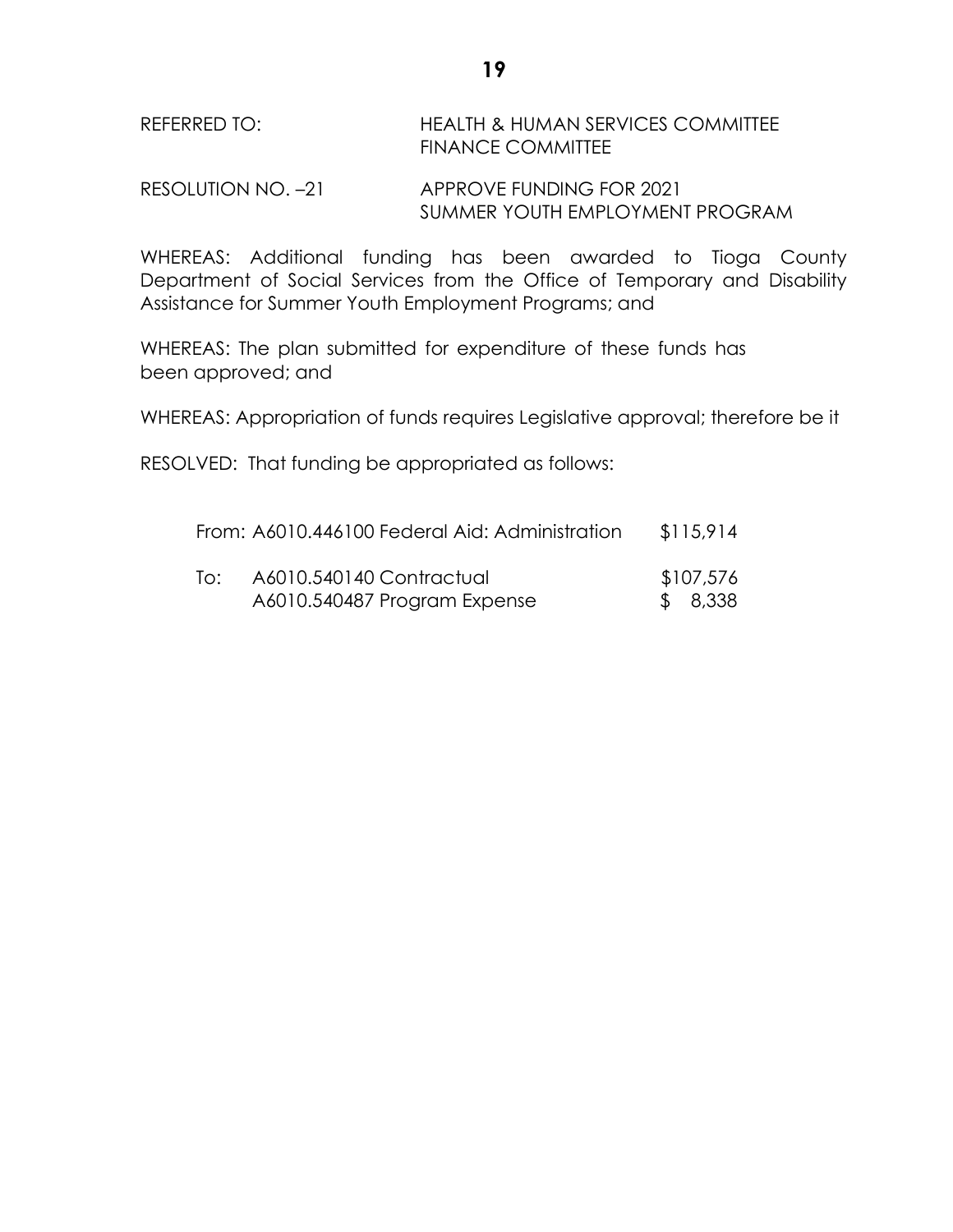### REFERRED TO: HEALTH & HUMAN SERVICES COMMITTEE FINANCE COMMITTEE

RESOLUTION NO. -21 AMEND BUDGET & APPROPRIATE FUNDS PUBLIC HEALTH

WHEREAS: Tioga County Public Health has been awarded additional funding from the CDC passed through NYSDOH; and

WHEREAS: The funding is specifically designated for Public Health efforts toward COVID-19 as Epidemiology & Laboratory Capacity (ELC) in Tioga County; and

WHEREAS: The budget accounts will utilize Munis project codes for countywide reporting of COVID-19 expenses and revenues; and

WHEREAS: Funds may require future transfers to more appropriate budget lines based upon modifications and approvals from NYS & CDC; and

WHEREAS: Amending of Budget and Appropriation of Funds requires Legislative approval; therefore be it

RESOLVED: That Legislature authorizes the Budget Officer to make necessary account transfers as required for these funds, per future modifications approvals from NYS; and be it further

RESOLVED: That funding be appropriated as follows:

From: A4011 434011-ELC1Public Health: State Aid/ELC1 \$1,369,080

To:A4011 540487-ELC1 Public Health: Program Expense/ELC1 \$1,369,080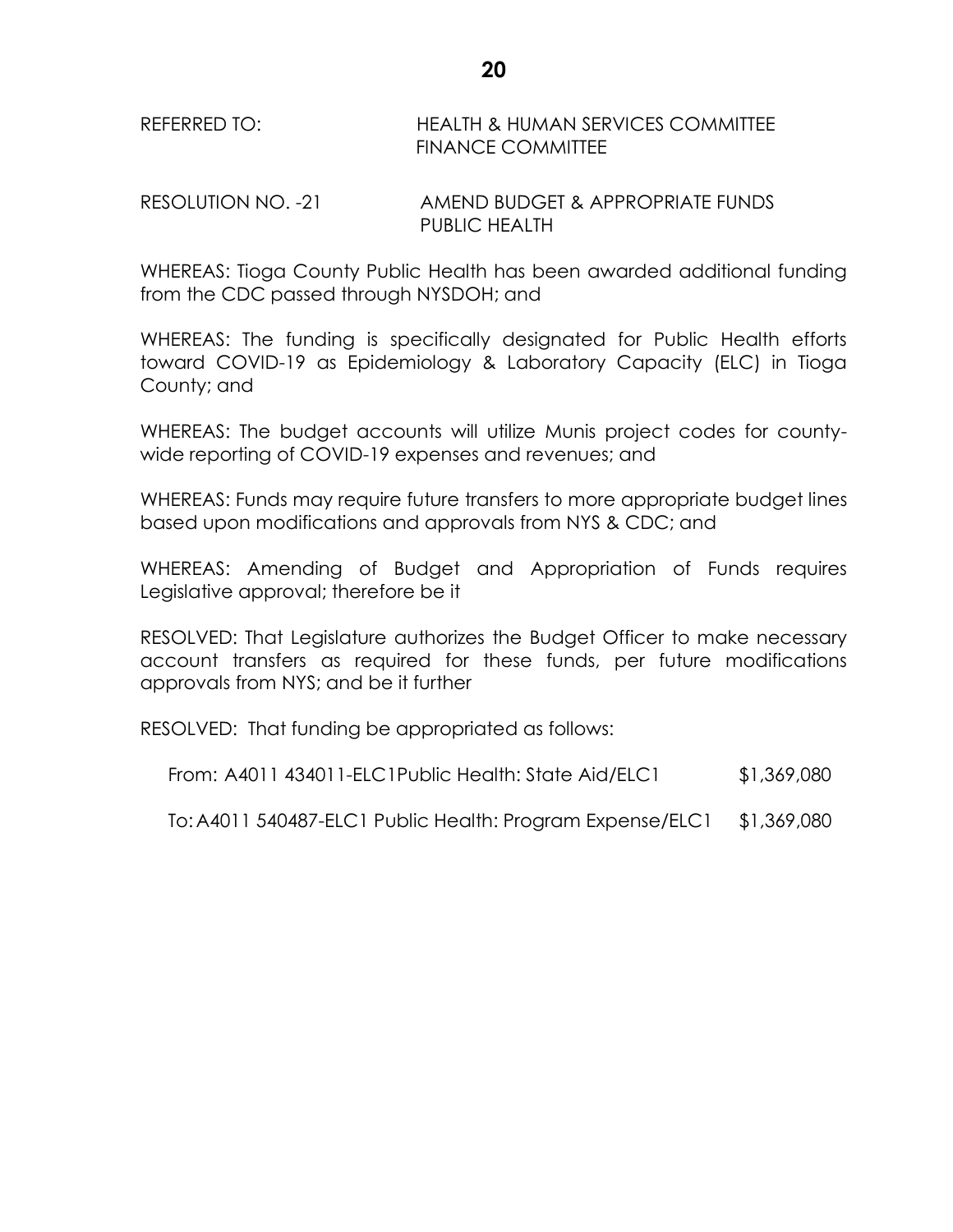REFERRED TO: HEALTH & HUMAN SERVICES COMMITTEE FINANCE COMMITTEE

RESOLUTION NO. -21 AMEND BUDGET & APPROPRIATE FUNDS PUBLIC HEALTH

WHEREAS: Tioga County Public Health has been awarded funding from New York State; and

WHEREAS: The award is designated for Creating Healthy Schools & Communities, which is a partnership between Broome and Tioga Counties; and

WHEREAS: Creating Healthy School & Communities is an area of focus for Public Health; and

WHEREAS: The funding will pass through Broome County to Tioga County Public Health; and

WHEREAS: Amending of Budget and Appropriation of Funds requires Legislative approval; therefore be it

RESOLVED: That funding be appropriated as follows:

| \$50,000<br>From: A4053 422800 Public Health: Local Grants |
|------------------------------------------------------------|
|                                                            |

To: A4053 540640 Public Health: Supplies \$ 50,000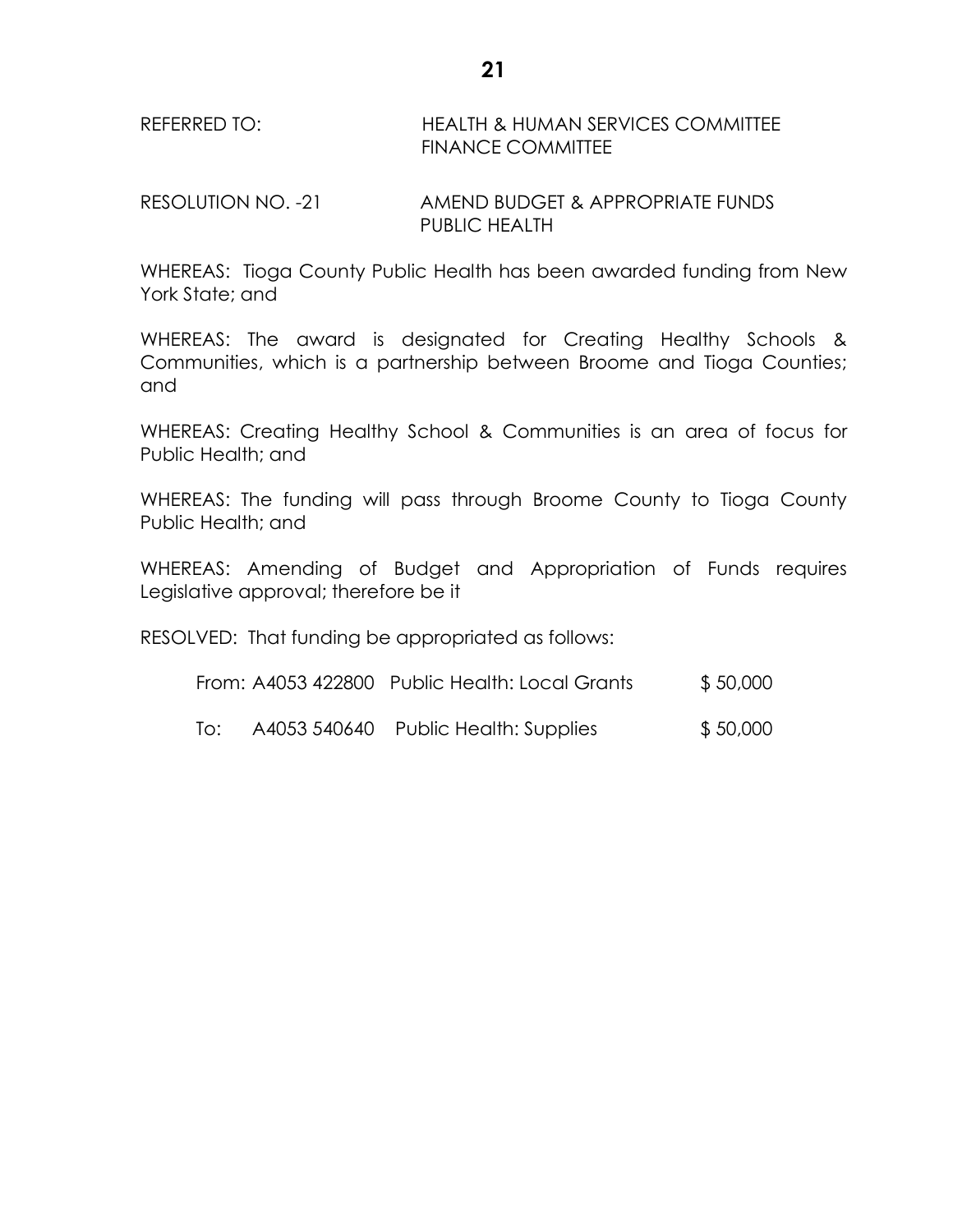REFERRED TO: HEALTH AND HUMAN SERVICES COMMITTEE PERSONNEL COMMITTEE

RESOLUTION NO. -21 AUTHORIZE APPOINTMENT: SECRETARY TO COMMISSIONER OF SOCIAL SERVICES

WHEREAS: Legislative approval is required for any appointment to a non-union position within Tioga County; and

WHEREAS: The position of Secretary to Commissioner of Social Services (\$36,742-\$46,742, Non-union) has been vacant since May 1, 2021, due to resignation; and

WHEREAS: The Commissioner of Social Services has recruited for said vacancy and has identified a qualified internal candidate who is currently employed as an Office Specialist I (\$26,779-\$27,479, CSEA); therefore be it

RESOLVED: That the Commissioner of Social Services is authorized to promote Brenda Holt to the title of Secretary to Commissioner of Social Services an annual salary of \$44,201 effective July 14, 2021.